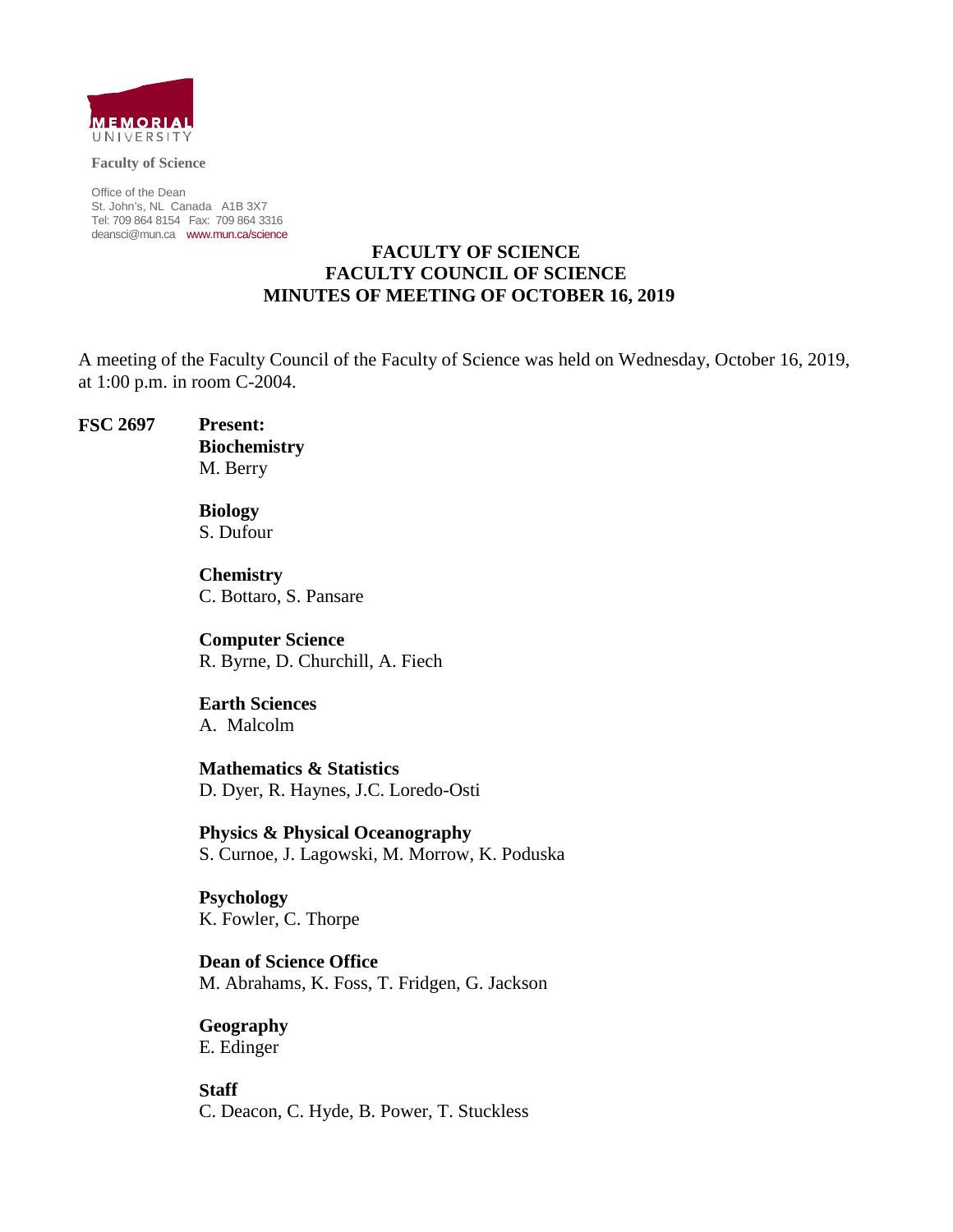# **Graduate Students**

A. Akerele, Y. Lim

## **FSC 2698 Regrets** A. Bates, S. Mantyka

#### **FSC 2699 Adoption of Minutes**

**Moved:** Minutes of the September 18, 2019, meeting be adopted (Berry/Loredo-Osti). **Two abstentions. Carried.**

- **FSC 2700 Business Arising:** None
- **FSC 2701 Correspondence:** None

# **FSC** 2702 **Reports of Standing Committees:**

**A. Undergraduate StudiesCommittee:** No business.

#### **B. Graduate Studies Committee:**

- Presented by Stephanie Curnoe, Deputy Head, Graduate Studies, Department of Physics and Physical Oceanography
- **a. Moved:** Department of Physics and Physical Oceanography, calendar changes to PhD program (Curnoe/Lagowski). **Carried.**
- **C. Nominating Committee:** No business.
- **D. Library Committee:** No business.

# **FSC 2703 Distinguished Emerging Scholar Award: Moved:** Travis Fridgen presented the proposed Distinguished Emerging Scholar Award for discussion and feedback. The focus of the conversation was whether the award should include teaching. Arguments for and against this proposal were made, with consensus being that broader consultation was required.

# **FSC 2704 Report of the Dean**

Presented by Mark Abrahams, Dean

- 1. Due to a health issue, Dr. Tom Chapman, the Head of Biology, has stepped down for the remainder of the year. In the meantime, I want to thank Dr. Ted Miller for assuming the role of acting Head until Tom returns in the new year.
- 2. Also in Biology, I want to congratulate the Biology Department Lab Instructors, Instructional Assistants, and Science Technicians for being this year's recipients of the Glenn Roy Blundon Award. This award is presented annually to individuals or groups who contribute to the ongoing development of equitable and accessible learning and living environments for students at Memorial.